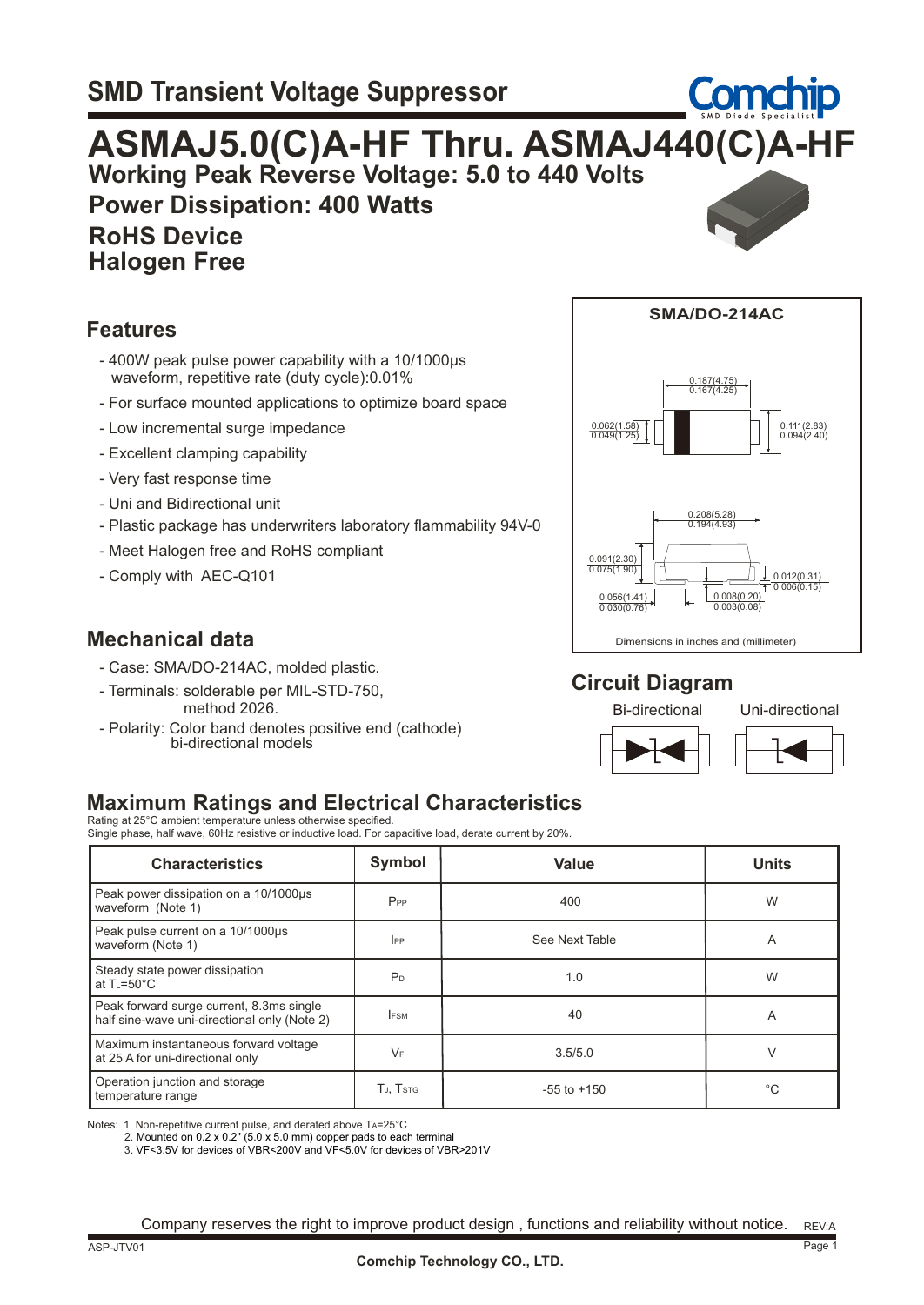

## Electrical Characteristics (at TA=25°C, unless otherwise specified)

| Part No.        |             | Breakdown voltage<br>VBR @ IT |              | Maximum<br>Reverse<br>Leakage | Working<br>Peak<br>Reverse | Maximum<br>Reverse<br>Surge | Maximum<br>Clamping<br>Voltage |                        | Marking<br>Code                                                                                         |  |
|-----------------|-------------|-------------------------------|--------------|-------------------------------|----------------------------|-----------------------------|--------------------------------|------------------------|---------------------------------------------------------------------------------------------------------|--|
|                 | Min.<br>(V) | Max.<br>(V)                   | IT.<br>(mA)  | @VRWM<br>IR $(\mu A)$         | Voltage<br>VRWM (V)        | Current<br>IPP(A)           | @IPP<br>Vc(V)                  | <b>UNI</b>             | BI                                                                                                      |  |
| ASMAJ5.0(C)A-HF | 6.40        | 7.25                          | 10           | 800                           | 5.0                        | 43.5                        | 9.2                            | AE                     | <b>WE</b>                                                                                               |  |
| ASMAJ6.0(C)A-HF | 6.67        | 7.37                          | 10           | 800                           | 6.0                        | 38.8                        | 10.3                           | AG                     | WG                                                                                                      |  |
| ASMAJ6.5(C)A-HF | 7.22        | 7.98                          | 10           | 500                           | 6.5                        | 35.7                        | 11.2                           | AK                     | <b>WK</b>                                                                                               |  |
| ASMAJ7.0(C)A-HF | 7.78        | 8.60                          | 10           | 200                           | 7.0                        | 33.3                        | 12.0                           | AM                     | <b>WM</b>                                                                                               |  |
| ASMAJ7.5(C)A-HF | 8.33        | 9.21                          | 1            | 100                           | 7.5                        | 31.0                        | 12.9                           | AP                     | <b>WP</b>                                                                                               |  |
| ASMAJ8.0(C)A-HF | 8.89        | 9.83                          | 1            | 50                            | 8.0                        | 29.4                        | 13.6                           | <b>AR</b>              | <b>WR</b>                                                                                               |  |
| ASMAJ8.5(C)A-HF | 9.44        | 10.40                         | 1            | 10                            | 8.5                        | 27.8                        | 14.4                           | AT                     | WT                                                                                                      |  |
| ASMAJ9.0(C)A-HF | 10.00       | 11.10                         | $\mathbf{1}$ | 5                             | 9.0                        | 26.0                        | 15.4                           | AV                     | <b>WV</b>                                                                                               |  |
| ASMAJ10(C)A-HF  | 11.10       | 12.30                         | $\mathbf{1}$ | 5                             | 10.0                       | 23.5                        | 17.0                           | AX                     | <b>WX</b>                                                                                               |  |
| ASMAJ11(C)A-HF  | 12.20       | 13.50                         | $\mathbf{1}$ | 5                             | 11.0                       | 22.0                        | 18.2                           | AZ                     | WZ                                                                                                      |  |
| ASMAJ12(C)A-HF  | 13.30       | 14.70                         | $\mathbf{1}$ | 5                             | 12.0                       | 20.1                        | 19.9                           | <b>BE</b>              | XE                                                                                                      |  |
| ASMAJ13(C)A-HF  | 14.40       | 15.90                         | $\mathbf{1}$ | $\,$ 5 $\,$                   | 13.0                       | 18.6                        | 21.5                           | <b>BG</b>              | XG                                                                                                      |  |
| ASMAJ14(C)A-HF  | 15.60       | 17.20                         | $\mathbf{1}$ | 5                             | 14.0                       | 17.2                        | 23.2                           | BK                     | XK                                                                                                      |  |
| ASMAJ15(C)A-HF  | 16.70       | 18.50                         | $\mathbf{1}$ | 5                             | 15.0                       | 16.4                        | 24.4                           | <b>BM</b>              | XM                                                                                                      |  |
| ASMAJ16(C)A-HF  | 17.80       | 19.70                         | $\mathbf{1}$ | 5                             | 16.0                       | 15.4                        | 26.0                           | <b>BP</b>              | XP                                                                                                      |  |
| ASMAJ17(C)A-HF  | 18.90       | 20.90                         | $\mathbf{1}$ | 5                             | 17.0                       | 14.5                        | 27.6                           | <b>BR</b>              | <b>XR</b>                                                                                               |  |
| ASMAJ18(C)A-HF  | 20.00       | 22.10                         | $\mathbf{1}$ | 5                             | 18.0                       | 13.7                        | 29.2                           | <b>BT</b>              | XT                                                                                                      |  |
| ASMAJ20(C)A-HF  | 22.20       | 24.50                         | 1            | 5                             | 20.0                       | 12.3                        | 32.4                           | <b>BV</b>              | XV                                                                                                      |  |
| ASMAJ22(C)A-HF  | 24.40       | 26.90                         | 1            | 5                             | 22.0                       | 11.3                        | 35.5                           | <b>BX</b>              | XX                                                                                                      |  |
| ASMAJ24(C)A-HF  | 26.70       | 29.50                         | $\mathbf{1}$ | 5                             | 24.0                       | 10.3                        | 38.9                           | <b>BZ</b>              | XZ                                                                                                      |  |
| ASMAJ26(C)A-HF  | 28.90       | 31.90                         | $\mathbf{1}$ | 5                             | 26.0                       | 9.5                         | 42.1                           | <b>CE</b>              | YE                                                                                                      |  |
| ASMAJ28(C)A-HF  | 31.10       | 34.40                         | $\mathbf{1}$ | 5                             | 28.0                       | 8.8                         | 45.4                           | CG                     | YG                                                                                                      |  |
| ASMAJ30(C)A-HF  | 33.30       | 36.80                         | $\mathbf{1}$ | 5                             | 30.0                       | 8.3                         | 48.4                           | <b>CK</b>              | YK                                                                                                      |  |
| ASMAJ33(C)A-HF  | 36.70       | 40.60                         | $\mathbf{1}$ | $\sqrt{5}$                    | 33.0                       | 7.5                         | 53.3                           | <b>CM</b>              | YM                                                                                                      |  |
| ASMAJ36(C)A-HF  | 40.00       | 44.20                         | $\mathbf{1}$ | 5                             | 36.0                       | 6.9                         | 58.1                           | <b>CP</b>              | YP                                                                                                      |  |
| ASMAJ40(C)A-HF  | 44.40       | 49.10                         | $\mathbf{1}$ | 5                             | 40.0                       | 6.2                         | 64.5                           | CR                     | <b>YR</b>                                                                                               |  |
| ASMAJ43(C)A-HF  | 47.80       | 52.80                         | 1            | 5                             | 43.0                       | 5.8                         | 69.4                           | CT                     | YT                                                                                                      |  |
| ASMAJ45(C)A-HF  | 50.00       | 55.30                         | 1            | 5                             | 45.0                       | 5.5                         | 72.7                           | ${\sf CV}$             | YV                                                                                                      |  |
| ASMAJ48(C)A-HF  | 53.30       | 58.90                         | 1            | 5                             | 48.0                       | 5.2                         | 77.4                           | СX                     | YX                                                                                                      |  |
| ASMAJ51(C)A-HF  | 56.70       | 62.70                         | 1            | 5                             | 51.0                       | 4.9                         | 82.4                           | ${\tt CZ}$             | YZ                                                                                                      |  |
| ASMAJ54(C)A-HF  | 60.00       | 66.30                         | 1            | 5                             | 54.0                       | 4.6                         | 87.1                           | $\mathsf{RE}$          | ΖE                                                                                                      |  |
| ASMAJ58(C)A-HF  | 64.40       | 71.20                         | $\mathbf{1}$ | $\,$ 5 $\,$                   | 58.0                       | 4.3                         | 93.6                           | RG                     | $\mathsf{ZG}% _{\mathsf{C}}^{\mathsf{C}}(\mathsf{G})=\mathsf{ZG}_{\mathsf{C}}^{\mathsf{C}}(\mathsf{G})$ |  |
| ASMAJ60(C)A-HF  | 66.70       | 73.70                         | $\mathbf{1}$ | 5                             | 60.0                       | 4.1                         | 96.8                           | RK                     | ZK                                                                                                      |  |
| ASMAJ64(C)A-HF  | 71.10       | 78.60                         | 1            | 5                             | 64.0                       | $3.9\,$                     | 103.0                          | <b>RM</b>              | ZM                                                                                                      |  |
| ASMAJ70(C)A-HF  | 77.80       | 86.00                         | 1            | 5                             | 70.0                       | $3.5\,$                     | 113.0                          | ${\sf RP}$             | ZΡ                                                                                                      |  |
| ASMAJ75(C)A-HF  | 83.30       | 92.10                         | 1            | $\,$ 5 $\,$                   | 75.0                       | 3.3                         | 121.0                          | <b>RR</b>              | ZR                                                                                                      |  |
| ASMAJ78(C)A-HF  | 86.70       | 95.80                         | 1            | 5                             | 78.0                       | $3.2\,$                     | 126.0                          | <b>RT</b>              | ZT                                                                                                      |  |
| ASMAJ85(C)A-HF  | 94.40       | 104.00                        | 1            | 5                             | 85.0                       | $2.9\,$                     | 137.0                          | <b>RV</b>              | ZV                                                                                                      |  |
| ASMAJ90(C)A-HF  | 100.00      | 111.00                        | 1            | 5                             | 90.0                       | 2.7                         | 146.0                          | RX                     | ΖX                                                                                                      |  |
| ASMAJ100(C)A-HF | 111.00      | 123.00                        | 1            | $\,$ 5 $\,$                   | 100.0                      | $2.4\,$                     | 162.0                          | $\mathsf{R}\mathsf{Z}$ | ΖZ                                                                                                      |  |

Company reserves the right to improve product design , functions and reliability without notice. REV:A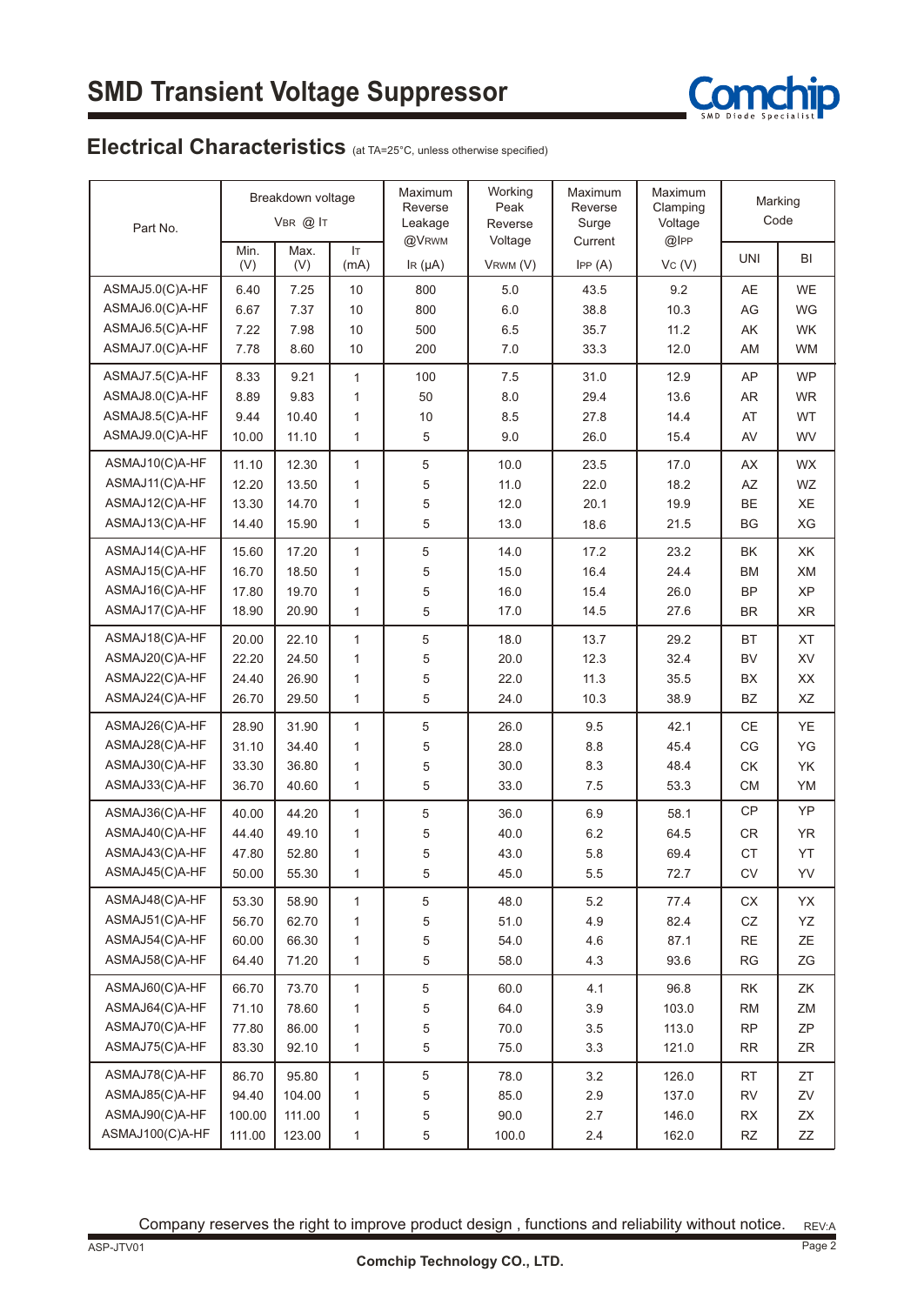

## Electrical Characteristics (at TA=25°C, unless otherwise specified)

| Part No.        |             | Breakdown voltage<br>$V$ BR $(2)$ IT |              | Maximum<br>Reverse<br>Leakage | Working<br>Peak<br>Reverse | <b>Maximum</b><br>Reverse<br>Surge | Maximum<br>Clamping<br>Voltage | Marking<br>Code |           |
|-----------------|-------------|--------------------------------------|--------------|-------------------------------|----------------------------|------------------------------------|--------------------------------|-----------------|-----------|
|                 | Min.<br>(V) | Max.<br>(V)                          | IT.<br>(mA)  | @VRWM<br>IR $(\mu A)$         | Voltage<br>VRWM (V)        | Current<br>IPP(A)                  | @IPP<br>Vc(V)                  | <b>UNI</b>      | BI        |
| ASMAJ110(C)A-HF | 122.0       | 135.0                                | 1            | 5                             | 110.0                      | 2.2                                | 177.0                          | <b>SE</b>       | <b>VE</b> |
| ASMAJ120(C)A-HF | 133.0       | 147.0                                | 1            | 5                             | 120.0                      | 2.1                                | 193.0                          | SG              | VG        |
| ASMAJ130(C)A-HF | 144.0       | 159.0                                | $\mathbf{1}$ | 5                             | 130.0                      | 1.9                                | 209.0                          | SK              | <b>VK</b> |
| ASMAJ150(C)A-HF | 167.0       | 185.0                                | 1            | 5                             | 150.0                      | 1.6                                | 243.0                          | <b>SM</b>       | <b>VM</b> |
| ASMAJ160(C)A-HF | 178.0       | 197.0                                | 1            | 5                             | 160.0                      | 1.5                                | 259.0                          | <b>SP</b>       | <b>VP</b> |
| ASMAJ170(C)A-HF | 189.0       | 209.0                                | 1            | 5                             | 170.0                      | 1.4                                | 275.0                          | <b>SR</b>       | <b>VR</b> |
| ASMAJ180(C)A-HF | 200.0       | 220.0                                | $\mathbf{1}$ | 5                             | 180.0                      | 1.3                                | 291.6                          | <b>ST</b>       | VT        |
| ASMAJ200(C)A-HF | 224.0       | 247.0                                | 1            | $\mathbf{1}$                  | 200.0                      | 1.2                                | 324.0                          | SV              | <b>VV</b> |
| ASMAJ220(C)A-HF | 246.0       | 272.0                                | $\mathbf{1}$ |                               | 220.0                      | 1.1                                | 356.0                          | <b>SX</b>       | <b>VX</b> |
| ASMAJ250(C)A-HF | 279.0       | 309.0                                | 1            |                               | 250.0                      | 1.0                                | 405.0                          | SZ.             | VZ        |
| ASMAJ300(C)A-HF | 335.0       | 371.0                                | $\mathbf{1}$ |                               | 300.0                      | 0.8                                | 486.0                          | TE.             | <b>UE</b> |
| ASMAJ350(C)A-HF | 391.0       | 432.0                                | 1            |                               | 350.0                      | 0.7                                | 567.0                          | TG              | UG        |
| ASMAJ400(C)A-HF | 447.0       | 494.0                                | 1            |                               | 400.0                      | 0.6                                | 648.0                          | TK              | UK.       |
| ASMAJ440(C)A-HF | 492.0       | 543.0                                | 1            |                               | 440.0                      | 0.6                                | 713.0                          | TM              | UM        |

Company reserves the right to improve product design , functions and reliability without notice. REV:A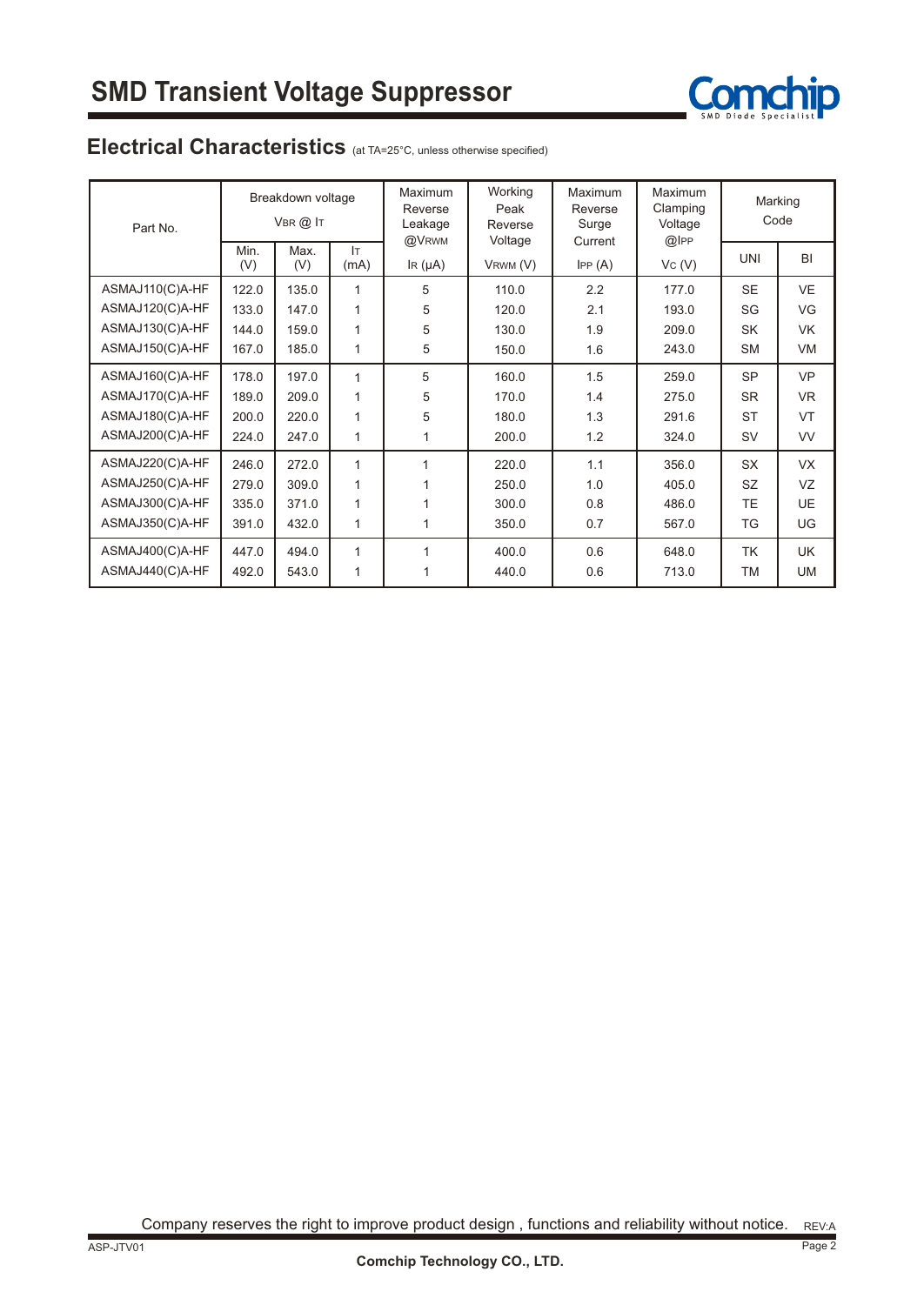

#### Rating and Characteristic Curves (ASMAJ5.0(C)A-HF Thru. ASMAJ440(C)A-HF)













Rating Curve Fig.4 - Peak Pulse Power



Company reserves the right to improve product design, functions and reliability without notice. REV:A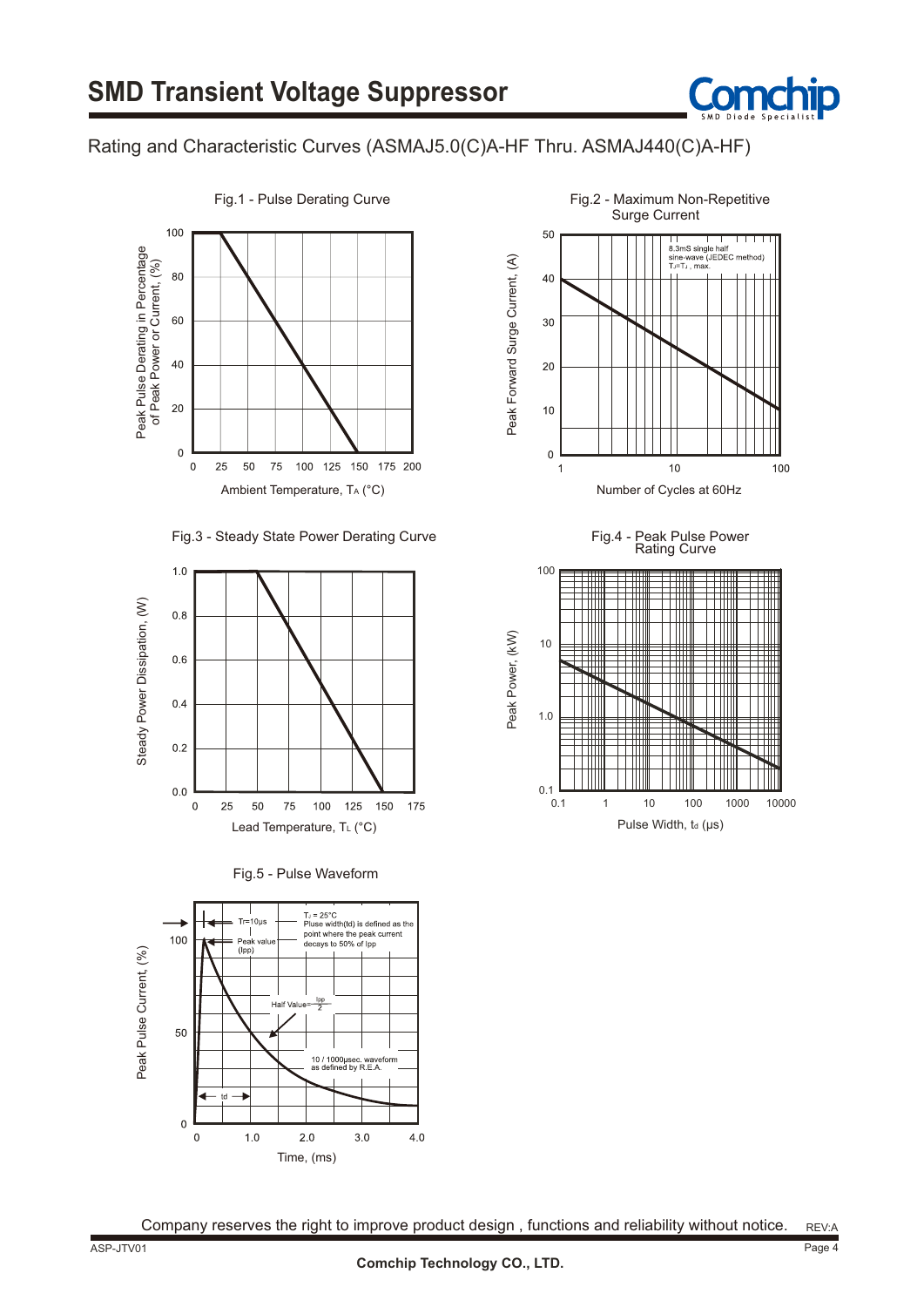

# **Reel Taping Specification**



Direction of Feed

|                     | <b>SYMBOL</b> | A                 | D               |               |                   |          | D <sub>1</sub> | D <sub>2</sub>    |
|---------------------|---------------|-------------------|-----------------|---------------|-------------------|----------|----------------|-------------------|
| <b>SMA/DO-214AC</b> | (mm)          | $2.79 \pm 0.10$   | $5.33 \pm 0.10$ | $4.50$ (max)  | $1.75 \pm 0.10$   | 330MAX   | 50.0 MIN.      | $13.0 \pm 0.2$    |
|                     | (inch)        | $0.110 \pm 0.004$ | $0.210\pm0.004$ | $0.177$ (max) | $0.069 \pm 0.004$ | 13.00MAX | 1.969 MIN.     | $0.512 \pm 0.008$ |

|                     | <b>SYMBOL</b> |                   |                   |                 | P <sub>0</sub>  | P <sub>1</sub>  | W                 | W         |
|---------------------|---------------|-------------------|-------------------|-----------------|-----------------|-----------------|-------------------|-----------|
| <b>SMA/DO-214AC</b> | (mm)          | $1.75 \pm 0.10$   | $5.50 \pm 0.05$   | $4.00 \pm 0.10$ | $4.00 \pm 0.10$ | $2.00 \pm 0.05$ | $12.0 \pm 0.30$   | 18.4 MAX. |
|                     | (inch)        | $0.069 \pm 0.004$ | $0.216 \pm 0.002$ | $0.157\pm0.004$ | $0.157\pm0.004$ | $0.079\pm0.002$ | $0.472 \pm 0.012$ | 0.724 MAX |

Company reserves the right to improve product design, functions and reliability without notice.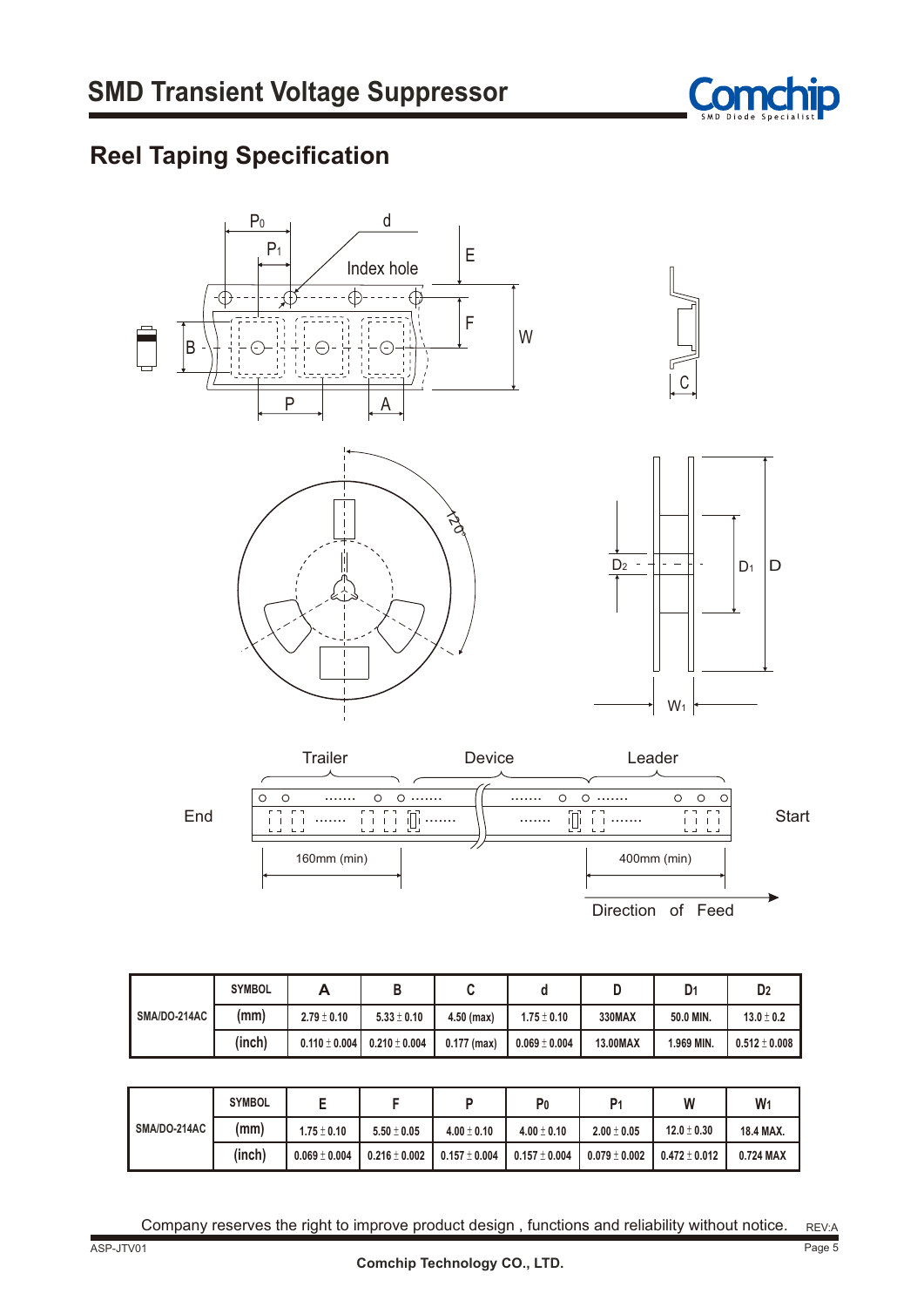

# **Suggested PAD Layout**

| <b>SIZE</b> | DO-214AC(SMA) |        |  |  |  |
|-------------|---------------|--------|--|--|--|
|             | (mm)          | (inch) |  |  |  |
| A           | 5.58          | 0.220  |  |  |  |
| В           | 1.66          | 0.065  |  |  |  |
| C           | 1.96          | 0.077  |  |  |  |
| ח           | 2.04          | 0.080  |  |  |  |



## **Standard Packaging**

|                  | <b>REEL PACK</b>     |                            |  |  |
|------------------|----------------------|----------------------------|--|--|
| <b>Case Type</b> | <b>REEL</b><br>(pcs) | <b>Reel Size</b><br>(inch) |  |  |
| SMA/DO-214AC     | 5,000                | 13                         |  |  |

Company reserves the right to improve product design, functions and reliability without notice.